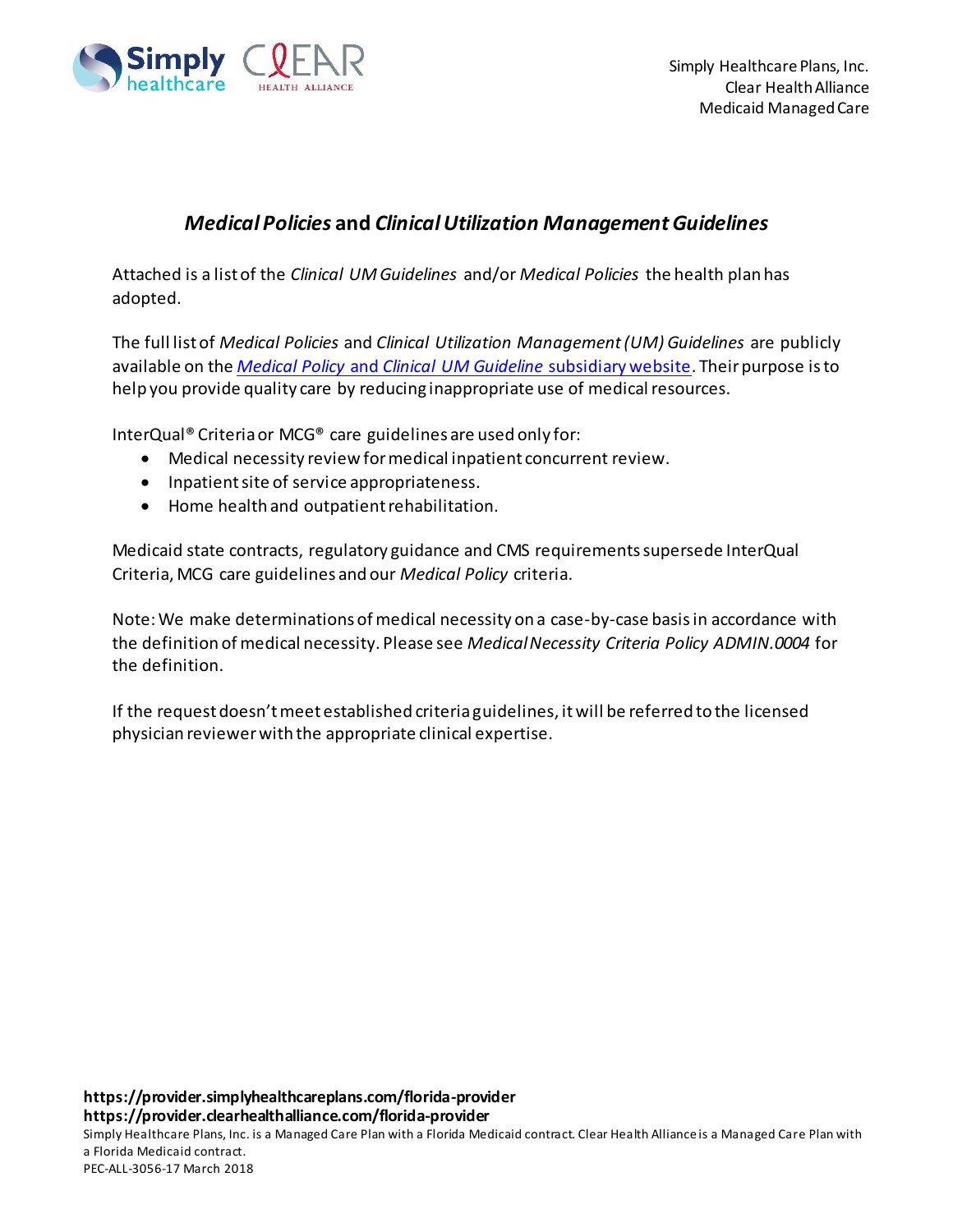

## *Clinical Utilization Management Guidelines*

The new *Clinical Utilization Management (UM) Guidelines* below were adopted by the medical operations committee for Statewide Medicaid Managed Care Managed Medical Assistance members on November 25, 2019. For markets with carved-out pharmacy services, the applicable listings below are informational only.

To view a guideline for Simply Healthcare Plans, Inc. and Clear Health Alliance, visit **<https://provider.simplyhealthcareplans.com/florida-provider>** or **<https://provider.clearhealthalliance.com/florida-provider>**.

| <b>CUMG number</b> | <b>CUMG title</b>                                                   | <b>New item</b> |
|--------------------|---------------------------------------------------------------------|-----------------|
|                    | Clinical UM Guideline for Prepayment Review Medical                 |                 |
| CG-ADMIN-01        | Necessity Determinations When No Other Clinical UM                  |                 |
|                    | <b>Guideline Exists</b>                                             |                 |
| CG-ANC-03          | Acupuncture                                                         |                 |
| CG-ANC-04          | Ambulance Services: Air and Water                                   |                 |
| CG-ANC-05          | Ambulance Services: Ground; Emergent                                |                 |
| CG-ANC-06          | Ambulance Services: Ground; Nonemergent                             |                 |
| CG-ANC-07          | <b>Inpatient Interfacility Transfers</b>                            |                 |
| CG-BEH-01          | Assessment for Autism Spectrum Disorders and Rett Syndrome          |                 |
| CG-BEH-02          | Adaptive Behavioral Treatment for Autism Spectrum Disorder          |                 |
| CG-BEH-14          | Intensive In-Home Behavioral Health Services                        |                 |
| CG-BEH-15          | Activity Therapy for Autism Spectrum Disorders and Rett<br>Syndrome |                 |
| CG-DME-01          | External (Portable) Continuous Insulin Infusion Pumps               |                 |
| CG-DME-03          | Neuromuscular Stimulation in the Treatment of Muscle<br>Atrophy     |                 |
| CG-DME-04          | Electrical Nerve Stimulation, Transcutaneous, Percutaneous          |                 |
| CG-DME-05          | <b>Cervical Traction Devices for Home Use</b>                       |                 |
| CG-DME-06          | Pneumatic Compression Devices for Lymphedema                        |                 |
|                    | Augmentative and Alternative Communication                          |                 |
| CG-DME-07          | Devices/Speech-Generating Devices                                   |                 |
| CG-DME-08          | <b>Infant Home Apnea Monitors</b>                                   |                 |
| CG-DME-09          | Continuous Local Delivery of Analgesia to Operative Sites using     |                 |
|                    | an Elastomeric Infusion Pump During the Postoperative Period        |                 |
| CG-DME-10          | Durable Medical Equipment                                           |                 |
| CG-DME-12          | Home Phototherapy Devices for Neonatal Hyperbilirubinemia           |                 |
| CG-DME-13          | Lower Limb Prosthesis                                               |                 |
| CG-DME-15          | <b>Hospital Beds and Accessories</b>                                |                 |

**https://provider.simplyhealthcareplans.com/florida-provider https://provider.clearhealthalliance.com/florida-provider**

Simply Healthcare Plans, Inc. is a Managed Care Plan with a Florida Medicaid contract. Clear Health Alliance is a Managed Care Plan with a Florida Medicaid contract.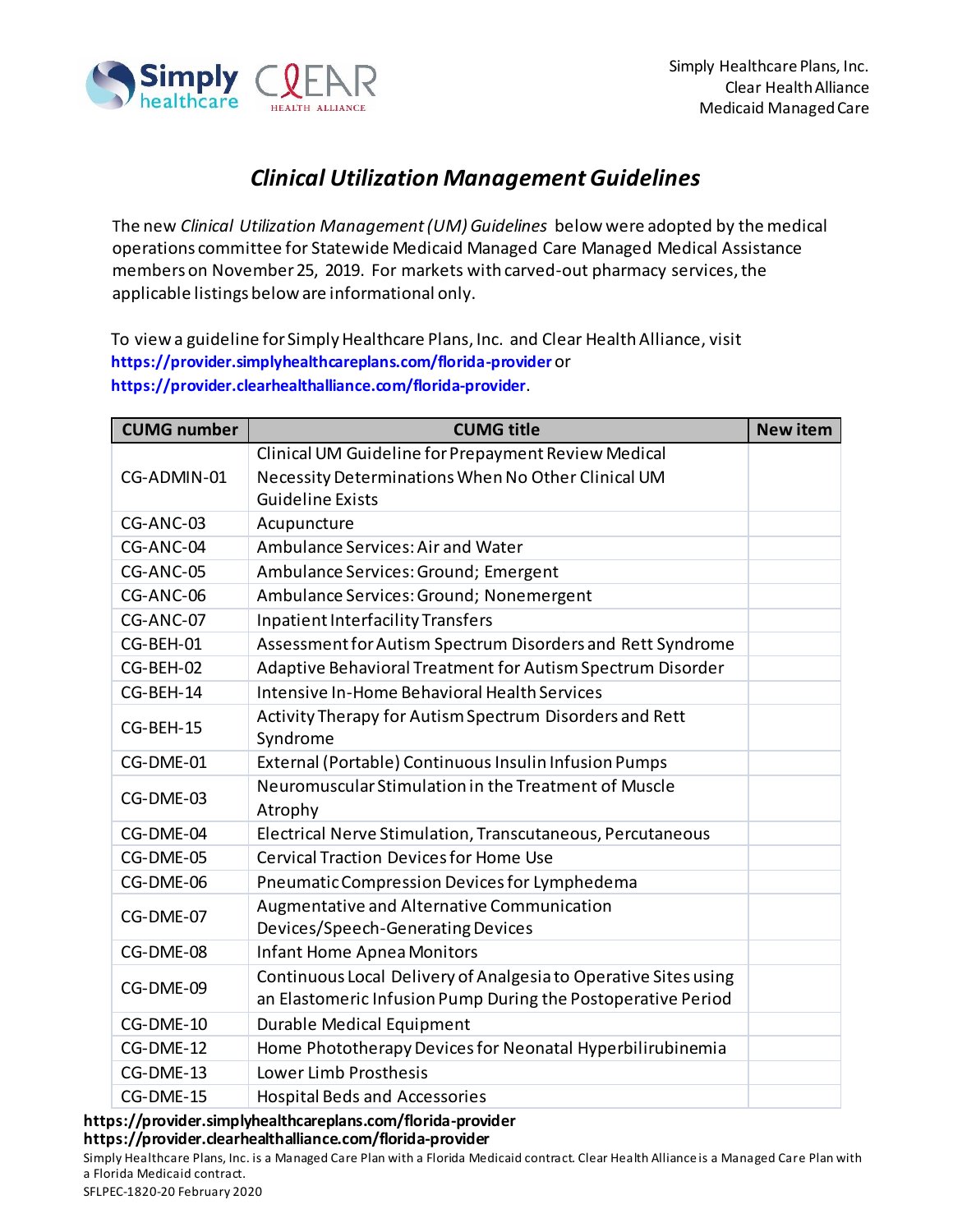

| <b>CUMG number</b> | <b>CUMG title</b>                                                                                                                           | <b>New item</b> |
|--------------------|---------------------------------------------------------------------------------------------------------------------------------------------|-----------------|
| CG-DME-16          | Pressure Reducing Support Systems Groups 1, 2 and 3                                                                                         |                 |
| CG-DME-18          | Home Oxygen Therapy                                                                                                                         |                 |
| CG-DME-19          | Therapeutic Shoes, Inserts or Modifications for Individuals with<br><b>Diabetes</b>                                                         |                 |
| CG-DME-20          | Orthopedic Footwear                                                                                                                         |                 |
| CG-DME-21          | External Infusion Pumps for the Administration of Drugs in the<br>Home or Residential Care Settings                                         |                 |
| CG-DME-22          | Ankle-Foot and Knee-Ankle-Foot Orthotics (Braces)                                                                                           |                 |
| CG-DME-23          | Lifting Devices for Use in the Home                                                                                                         |                 |
| CG-DME-24          | Wheeled Mobility Devices: Manual Wheelchairs - Standard,<br>Heavy Duty and Lightweight                                                      |                 |
| CG-DME-25          | Seat Lift Mechanisms                                                                                                                        |                 |
| CG-DME-26          | Back-Up Ventilators in the Home Setting                                                                                                     |                 |
| CG-DME-30          | Prothrombin Time Self-Monitoring Devices                                                                                                    |                 |
| CG-DME-31          | Wheeled Mobility Devices: Wheelchairs - Powered,<br>Motorized, With or Without Power Seating Systems, and<br><b>Power Operated Vehicles</b> |                 |
| CG-DME-33          | Wheeled Mobility Devices: Manual Wheelchairs - Ultra<br>Lightweight                                                                         |                 |
| CG-DME-34          | Wheeled Mobility Devices: Wheelchair Accessories                                                                                            |                 |
| CG-DME-35          | <b>Breastfeeding Pumps</b>                                                                                                                  |                 |
| CG-DME-36          | <b>Pediatric Gait Trainers</b>                                                                                                              |                 |
| CG-DME-37          | Air Conduction Hearing Aids                                                                                                                 |                 |
| CG-DME-38          | Continuous Interstitial Glucose Monitoring                                                                                                  |                 |
| CG-DME-39          | Dynamic Low-Load Prolonged-Duration Stretch                                                                                                 |                 |
| CG-DME-41          | Ultraviolet Light Therapy Delivery Devices for Home Use                                                                                     |                 |
| CG-DME-42          | Nonimplantable Insulin Infusion and Blood Glucose Monitoring<br>Devices                                                                     |                 |
| CG-DME-43          | High Frequency Chest Compression Devices for Airway<br>Clearance                                                                            |                 |
| CG-DME-44          | Electric Tumor Treatment Field (TTF)                                                                                                        |                 |
| CG-DME-45          | <b>Ultrasound Bone Growth Stimulation</b>                                                                                                   |                 |
| CG-DME-46          | Pneumatic Compression Devices for Prevention of Deep Vein<br>Thrombosis of the Extremities                                                  |                 |
| CG-DME-47          | Noninvasive Home Ventilator Therapy for Respiratory Failure                                                                                 |                 |
| CG-GENE-01         | Janus Kinase 2 (JAK2) V617F and JAK2 exon 12 Gene Mutation<br>Assays                                                                        |                 |
| CG-GENE-02         | Analysis of KRAS Status                                                                                                                     |                 |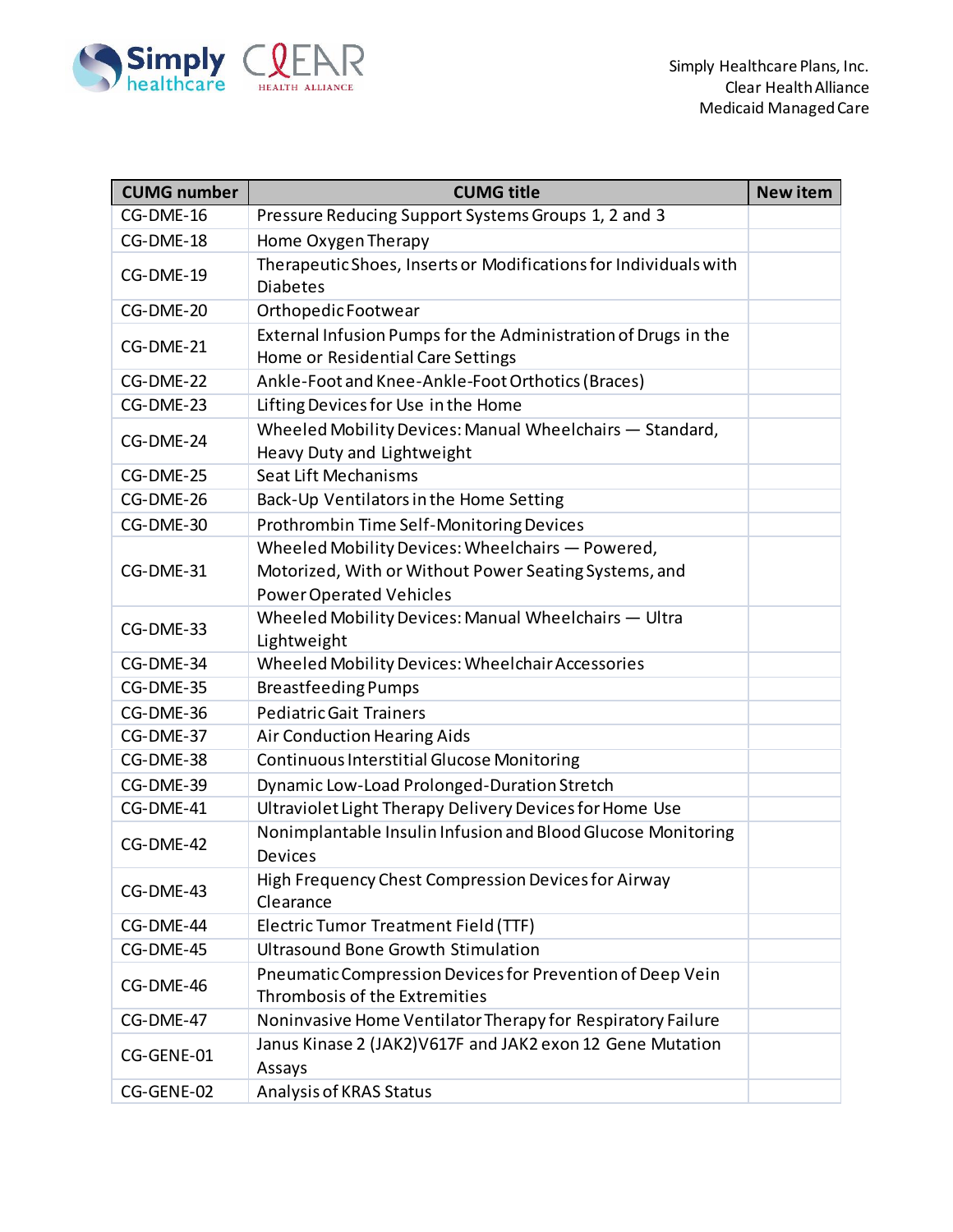

| <b>CUMG number</b> | <b>CUMG title</b>                                                                                                   | <b>New item</b> |
|--------------------|---------------------------------------------------------------------------------------------------------------------|-----------------|
| CG-GENE-03         | <b>BRAF Mutation Analysis</b>                                                                                       |                 |
| CG-GENE-04         | Molecular Marker Evaluation of Thyroid Nodules                                                                      |                 |
| CG-GENE-05         | Genetic Testing for DMD Mutations (Duchenne or Becker                                                               |                 |
|                    | Muscular Dystrophy)                                                                                                 |                 |
| CG-GENE-06         | Preimplantation Genetic Diagnosis Testing                                                                           |                 |
| CG-GENE-07         | <b>BCR-ABL Mutation Analysis</b>                                                                                    |                 |
| CG-GENE-08         | Genetic Testing for PTEN Hamartoma Tumor Syndrome                                                                   |                 |
| CG-GENE-09         | Genetic Testing for CHARGE Syndrome                                                                                 |                 |
| CG-GENE-10         | Chromosomal Microarray Analysis (CMA) for Developmental<br>Delay, Autism Spectrum Disorder, Intellectual Disability |                 |
|                    | (Intellectual Developmental Disorder) and Congenital<br>Anomalies                                                   |                 |
| CG-GENE-11         | Genotype Testing for Individual Genetic Polymorphisms to<br>Determine Drug-Metabolizer Status                       |                 |
| CG-GENE-12         | <b>PIK3CA Mutation Testing</b>                                                                                      |                 |
| CG-GENE-13         | <b>Genetic Testing for Inherited Diseases</b>                                                                       | <b>NEW</b>      |
| CG-GENE-14         | <b>Gene Mutation Testing for Solid Tumor Cancer Susceptibility</b><br>and Management                                | <b>NEW</b>      |
| CG-GENE-15         | Genetic Testing for Lynch Syndrome, Familial Adenomatous                                                            | <b>NEW</b>      |
|                    | Polyposis (FAP), Attenuated FAP and MYH-associated Polyposis                                                        |                 |
| CG-GENE-16         | <b>BRCA Testing for Breast and/or Ovarian Cancer Syndrome</b>                                                       | <b>NEW</b>      |
| CG-GENE-17         | RET Proto-oncogene Testing for Endocrine Gland Cancer<br>Susceptibility                                             | <b>NEW</b>      |
| CG-GENE-18         | <b>Genetic Testing for TP53 Mutations</b>                                                                           | <b>NEW</b>      |
| CG-GENE-19         | Detection and Quantification of Tumor DNA Using Next                                                                | <b>NEW</b>      |
|                    | <b>Generation Sequencing in Lymphoid Cancers</b>                                                                    |                 |
| CG-GENE-20         | <b>Epidermal Growth Factor Receptor (EGFR) Testing</b>                                                              | <b>NEW</b>      |
| CG-LAB-03          | <b>Tropism Testing for HIV Management</b>                                                                           |                 |
| CG-LAB-09          | Drug Testing or Screening in the Context of Substance Use<br>Disorder and Chronic Pain                              |                 |
| CG-LAB-10          | Zika Virus Testing                                                                                                  |                 |
| CG-LAB-11          | Screening for Vitamin D Deficiency in Average Risk Individuals                                                      |                 |
| CG-LAB-12          | Testing for Oral and Esophageal Cancer                                                                              |                 |
| CG-LAB-13          | Skin Nerve Fiber Density Testing                                                                                    |                 |
| CG-LAB-14          | Respiratory Viral Panel Testing in the Outpatient Setting                                                           |                 |
| CG-MED-02          | Esophageal pH Monitoring                                                                                            |                 |
| CG-MED-05          | Ketogenic Diet for Treatment of Intractable Seizures                                                                |                 |
| CG-MED-08          | Home Enteral Nutrition                                                                                              |                 |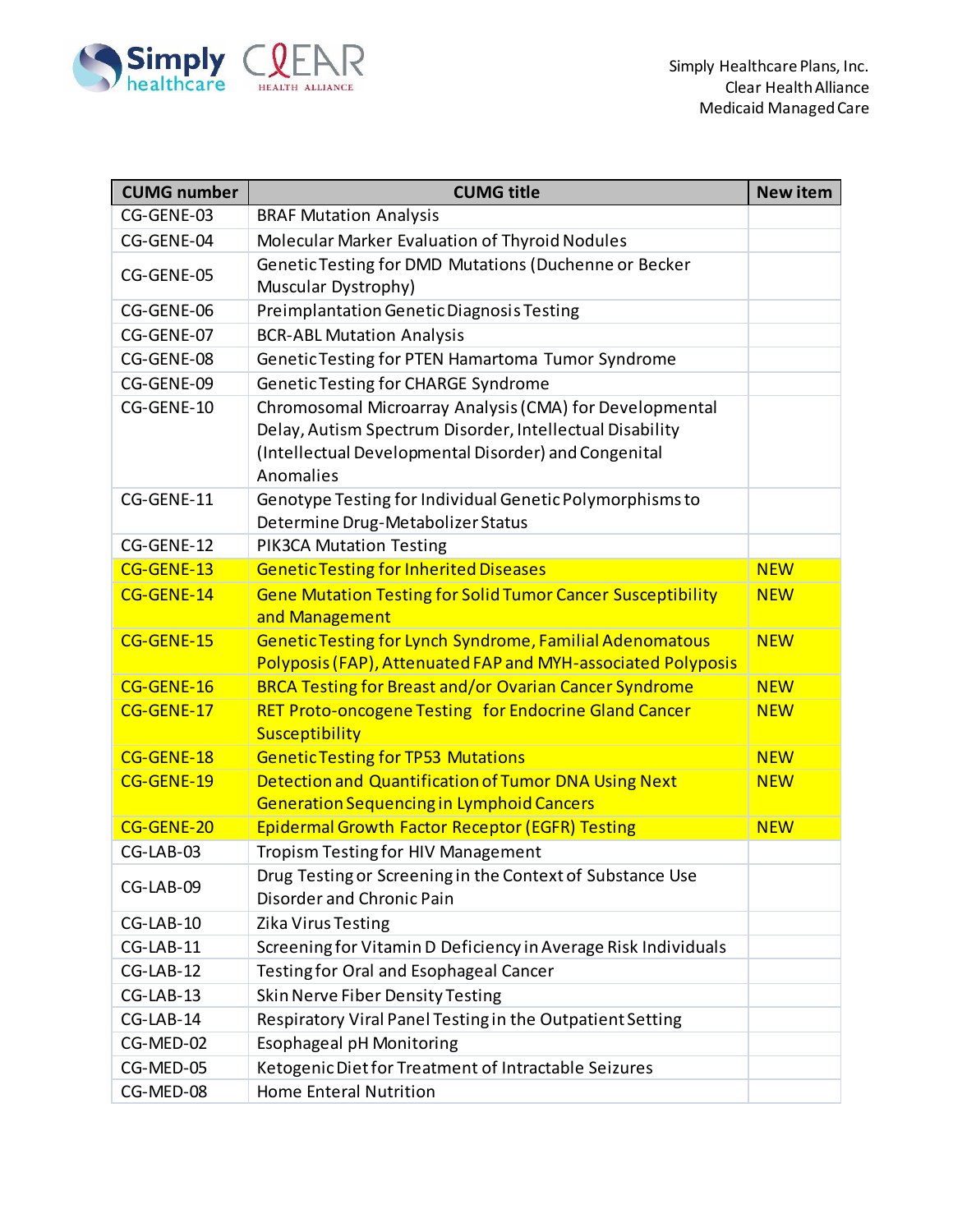

| <b>CUMG number</b> | <b>CUMG title</b>                                                                                                                  | <b>New item</b> |
|--------------------|------------------------------------------------------------------------------------------------------------------------------------|-----------------|
| CG-MED-19          | <b>Custodial Care</b>                                                                                                              |                 |
| CG-MED-21          | Anesthesia Services and Moderate ("Conscious") Sedation                                                                            |                 |
| CG-MED-23          | Home Health                                                                                                                        |                 |
| CG-MED-24          | Electromyography and Nerve Conduction Studies                                                                                      |                 |
| CG-MED-26          | <b>Neonatal Levels of Care</b>                                                                                                     |                 |
| CG-MED-28          | Iontophoresis for Medical Indications                                                                                              |                 |
| CG-MED-32          | Ancillary Services for Pregnancy Complications                                                                                     |                 |
| CG-MED-34          | Monitored Anesthesia Care for Gastrointestinal Endoscopic<br>Procedures                                                            |                 |
| CG-MED-35          | Retinal Telescreening Systems                                                                                                      |                 |
| CG-MED-37          | <b>Intensive Programs for Pediatric Feeding Disorders</b>                                                                          |                 |
| CG-MED-38          | Inpatient admission for Radiation Therapy for Cervical or<br><b>Thyroid Cancer</b>                                                 |                 |
| CG-MED-39          | Central (Hip or Spine) Bone Density Measurement and<br>Screening for Vertebral Fractures Using Dual Energy X-Ray<br>Absorptiometry |                 |
| CG-MED-40          | External Ambulatory Event Monitors to Detect Cardiac<br>Arrhythmias                                                                |                 |
| CG-MED-41          | Moderate to Deep Anesthesia Services for Dental Surgery in<br>the Facility Setting                                                 |                 |
| CG-MED-42          | Maternity Ultrasound in the Outpatient Setting                                                                                     |                 |
| CG-MED-44          | <b>Holter Monitors</b>                                                                                                             |                 |
| CG-MED-45          | Transrectal Ultrasonography                                                                                                        |                 |
| CG-MED-46          | Electroencephalography and Video Electroencephalographic<br>Monitoring                                                             |                 |
| CG-MED-47          | <b>Fundus Photography</b>                                                                                                          |                 |
| CG-MED-48          | <b>Scrotal Ultrasound</b>                                                                                                          |                 |
| CG-MED-49          | Auditory Brainstem Responses and Evoked Otoacoustic<br><b>Emissions for Hearing Disorders</b>                                      |                 |
| CG-MED-50          | Visual, Somatosensory and Motor Evoked Potentials                                                                                  |                 |
| CG-MED-51          | Three-Dimensional Rendering of Imaging Studies                                                                                     |                 |
| CG-MED-52          | Allergy Immunotherapy (Subcutaneous)                                                                                               |                 |
| CG-MED-53          | Cervical Cancer Screening Using Cytology and Human<br>Papillomavirus Testing                                                       |                 |
| CG-MED-54          | Strapping                                                                                                                          |                 |
| CG-MED-55          | Level of Care: Advanced Radiologic Imaging                                                                                         |                 |
| CG-MED-56          | Non-Obstetrical Transvaginal Ultrasonography                                                                                       |                 |
| CG-MED-57          | Cardiac Stress Testing with Electrocardiogram                                                                                      |                 |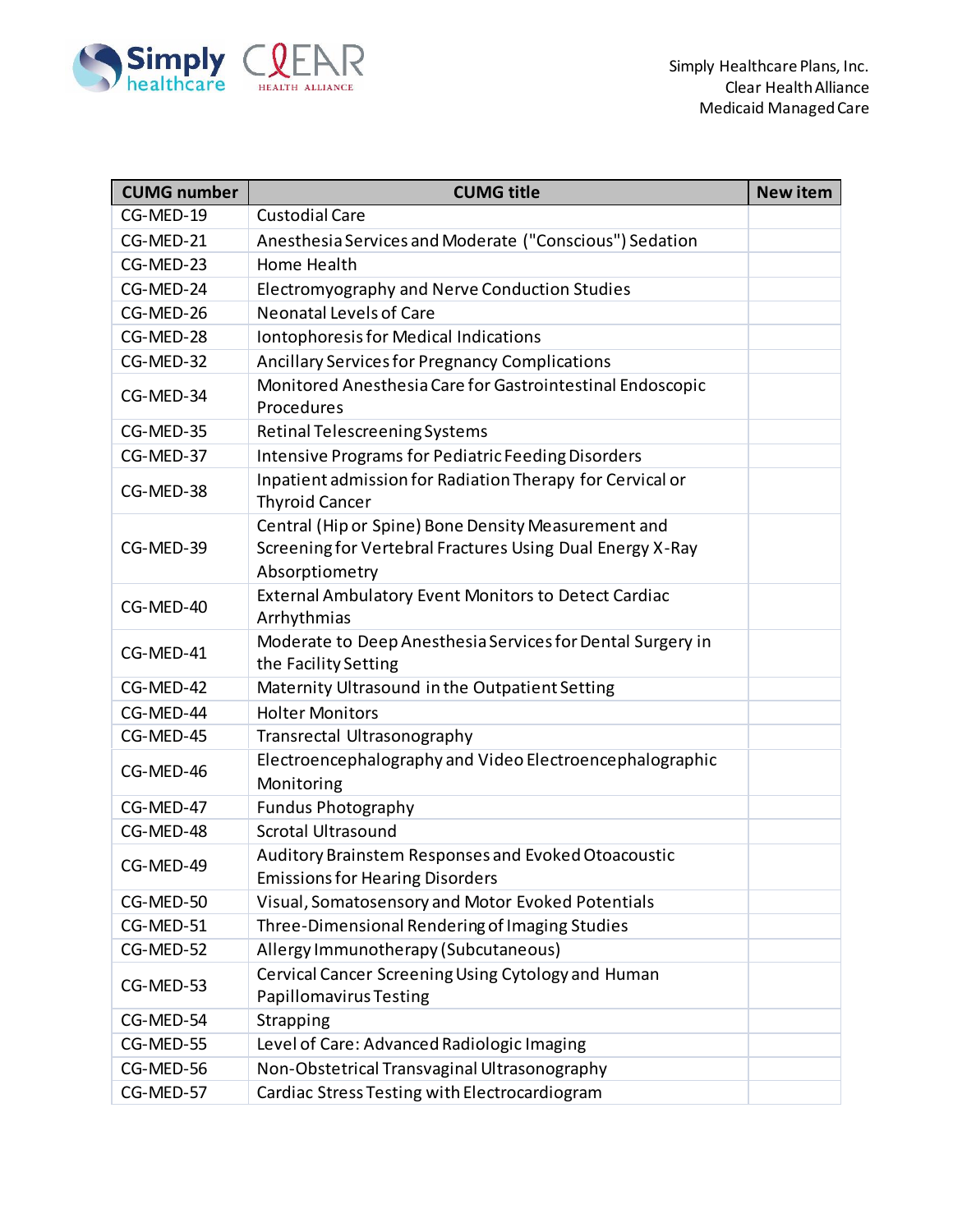

| <b>CUMG number</b> | <b>CUMG title</b>                                                                                                                                                    | <b>New item</b> |
|--------------------|----------------------------------------------------------------------------------------------------------------------------------------------------------------------|-----------------|
| CG-MED-59          | <b>Upper Gastrointestinal Endoscopy</b>                                                                                                                              |                 |
| CG-MED-61          | Preoperative Testing for Low Risk Invasive Procedures and<br><b>Surgeries</b>                                                                                        |                 |
| CG-MED-62          | Resting Electrocardiogram Screening in Adults                                                                                                                        |                 |
| CG-MED-63          | <b>Treatment of Hyperhidrosis</b>                                                                                                                                    |                 |
| CG-MED-64          | Transcatheter Ablation of Arrhythmogenic Foci in the<br>Pulmonary Veins as a Treatment of Atrial Fibrillation or Atrial<br>Flutter (Radiofrequency and Cryoablation) |                 |
| CG-MED-66          | Cryopreservation of Oocytes or Ovarian Tissue                                                                                                                        |                 |
| CG-MED-68          | Therapeutic Apheresis                                                                                                                                                |                 |
| CG-MED-69          | <b>Inhaled Nitric Oxide</b>                                                                                                                                          |                 |
| CG-MED-70          | Wireless Capsule Endoscopy for Gastrointestinal Imagine and<br>the Patency Capsule                                                                                   |                 |
| CG-MED-71          | Wound Care in the Home Setting                                                                                                                                       |                 |
| CG-MED-72          | <b>Hyperthermia for Cancer Therapy</b>                                                                                                                               |                 |
| CG-MED-73          | Hyperbaric Oxygen Therapy (Systemic/Topical)                                                                                                                         |                 |
| CG-MED-74          | Implantable Ambulatory Event Monitors and Mobile Cardiac<br>Telemetry                                                                                                |                 |
| CG-MED-75          | Medical and Other Non-Behavioral Health Related Treatments<br>for Autism Spectrum Disorders and Rett Syndrome                                                        |                 |
| CG-MED-76          | Magnetic Source Imaging and Magnetoencephalography                                                                                                                   |                 |
| CG-MED-77          | <b>SPECT/CT Fusion Imaging</b>                                                                                                                                       |                 |
| CG-MED-78          | Anesthesia Services for Interventional Pain Management<br>Procedures                                                                                                 |                 |
| CG-MED-79          | Diaphragmatic/Phrenic Nerve Stimulation and Diaphragm<br><b>Pacing Systems</b>                                                                                       |                 |
| CG-MED-80          | Positron Emission Tomography (PET) and PET/CT Fusion                                                                                                                 |                 |
| CG-MED-81          | High Intensity Focused Ultrasound (HIFU) for Oncologic<br>Indications                                                                                                |                 |
| CG-MED-82          | Intravenous versus Oral Drug Administration in the Outpatient<br>and Home Setting                                                                                    |                 |
| CG-MED-83          | Level of Care: Specialty Pharmaceuticals                                                                                                                             |                 |
| CG-MED-84          | Non-Obstetric Gynecologic Duplex Ultrasonography of the<br>Abdomen and Pelvis in the Outpatient Setting                                                              |                 |
| CG-MED-85          | Posterior Segment Optical Coherence Tomography                                                                                                                       | <b>NEW</b>      |
| CG-MED-86          | <b>Enhanced External Counterpulsation in the Outpatient Setting</b>                                                                                                  | <b>NEW</b>      |
| CG-MED-87          | Single Photon Emission Computed Tomography Scans for<br>Noncardiovascular Indications                                                                                | <b>NEW</b>      |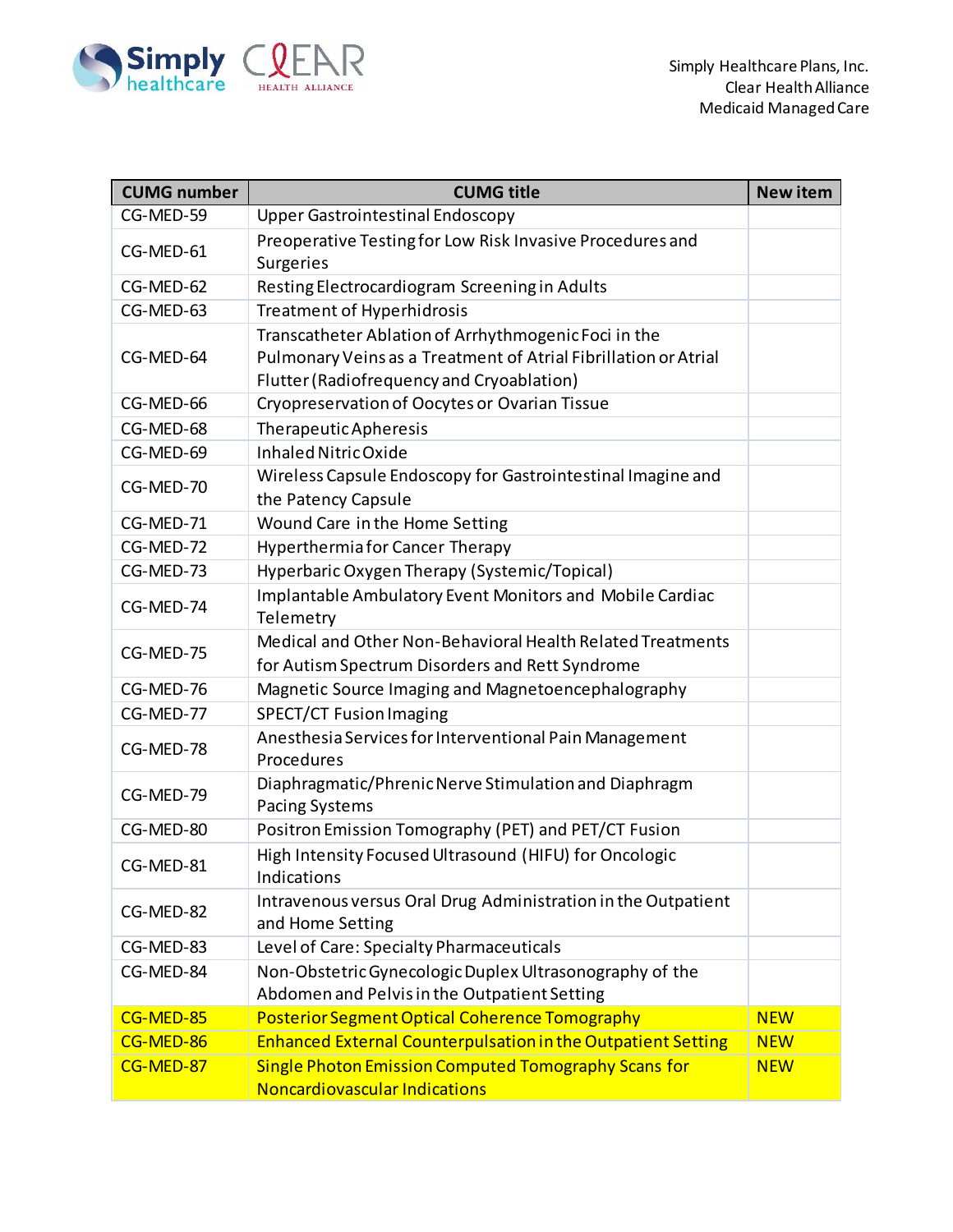

| <b>CUMG number</b> | <b>CUMG title</b>                                                                                | <b>New item</b> |
|--------------------|--------------------------------------------------------------------------------------------------|-----------------|
| CG-OR-PR-02        | Prefabricated and Prophylactic Knee Braces                                                       |                 |
| CG-OR-PR-03        | <b>Custom-made Knee Braces</b>                                                                   |                 |
| CG-OR-PR-04        | Cranial Remodeling Bands and Helmets (Cranial Orthotics)                                         |                 |
| CG-OR-PR-05        | Myoelectric Upper Extremity Prosthesis Devices                                                   |                 |
| CG-OR-PR-06        | Spinal Orthoses: Thoracic-Lumber-Sacral (TLSO), Lumbar-Sacral<br>(LSO), and Lumber               |                 |
| CG-REHAB-02        | <b>Outpatient Cardiac Rehabilitation</b>                                                         |                 |
| CG-REHAB-03        | <b>Pulmonary Rehabilitation</b>                                                                  |                 |
| CG-REHAB-04        | Physical Therapy                                                                                 |                 |
| CG-REHAB-05        | <b>Occupational Therapy</b>                                                                      |                 |
| CG-REHAB-06        | Speech-Language Pathology Services                                                               |                 |
| CG-REHAB-07        | Skilled Nursing and Skilled Rehabilitation Services (Outpatient)                                 |                 |
| CG-REHAB-08        | Private Duty Nursing in the Home Setting                                                         |                 |
| CG-REHAB-10        | Level of Care: Outpatient Physical Therapy, Occupational<br>Therapy and                          |                 |
| CG-REHAB-11        | Cognitive Rehabilitation                                                                         |                 |
| CG-SURG-01         | Colonoscopy                                                                                      |                 |
| CG-SURG-03         | Blepharoplasty, Blepharoptosis Repair and Brow Lift                                              |                 |
| CG-SURG-05         | Maze Procedure                                                                                   |                 |
| CG-SURG-07         | Vertical Expandable Prosthetic Titanium Rib                                                      |                 |
| CG-SURG-08         | Sacral Nerve Stimulation as a Treatment of Neurogenic Bladder<br>Secondary to Spinal Cord Injury |                 |
| CG-SURG-09         | Temporomandibular Disorders                                                                      |                 |
| CG-SURG-10         | Ambulatory or Outpatient Surgery Center Procedures                                               |                 |
| CG-SURG-11         | Surgical Treatment for Dupuytren's Contracture                                                   |                 |
| CG-SURG-12         | Penile Prosthesis Implantation                                                                   |                 |
| CG-SURG-15         | <b>Endometrial Ablation</b>                                                                      |                 |
| CG-SURG-17         | <b>Trigger Point Injections</b>                                                                  |                 |
| CG-SURG-18         | Septoplasty                                                                                      |                 |
| CG-SURG-24         | <b>Functional Endoscopic Sinus Surgery</b>                                                       |                 |
| CG-SURG-25         | Injection Treatment for Morton's Neuroma                                                         |                 |
| CG-SURG-27         | Sex Reassignment Surgery                                                                         |                 |
| CG-SURG-28         | Transcatheter Uterine Artery Embolization                                                        |                 |
| CG-SURG-29         | Lumbar Discography                                                                               |                 |
| CG-SURG-30         | Tonsillectomy with or without Adenoidectomy for Children                                         |                 |
| CG-SURG-31         | <b>Treatment of Keloids and Scar Revision</b>                                                    |                 |
| CG-SURG-34         | Diagnostic Infertility Surgery                                                                   |                 |
| CG-SURG-35         | Intracytoplasmic Sperm Injection (ICSI)                                                          |                 |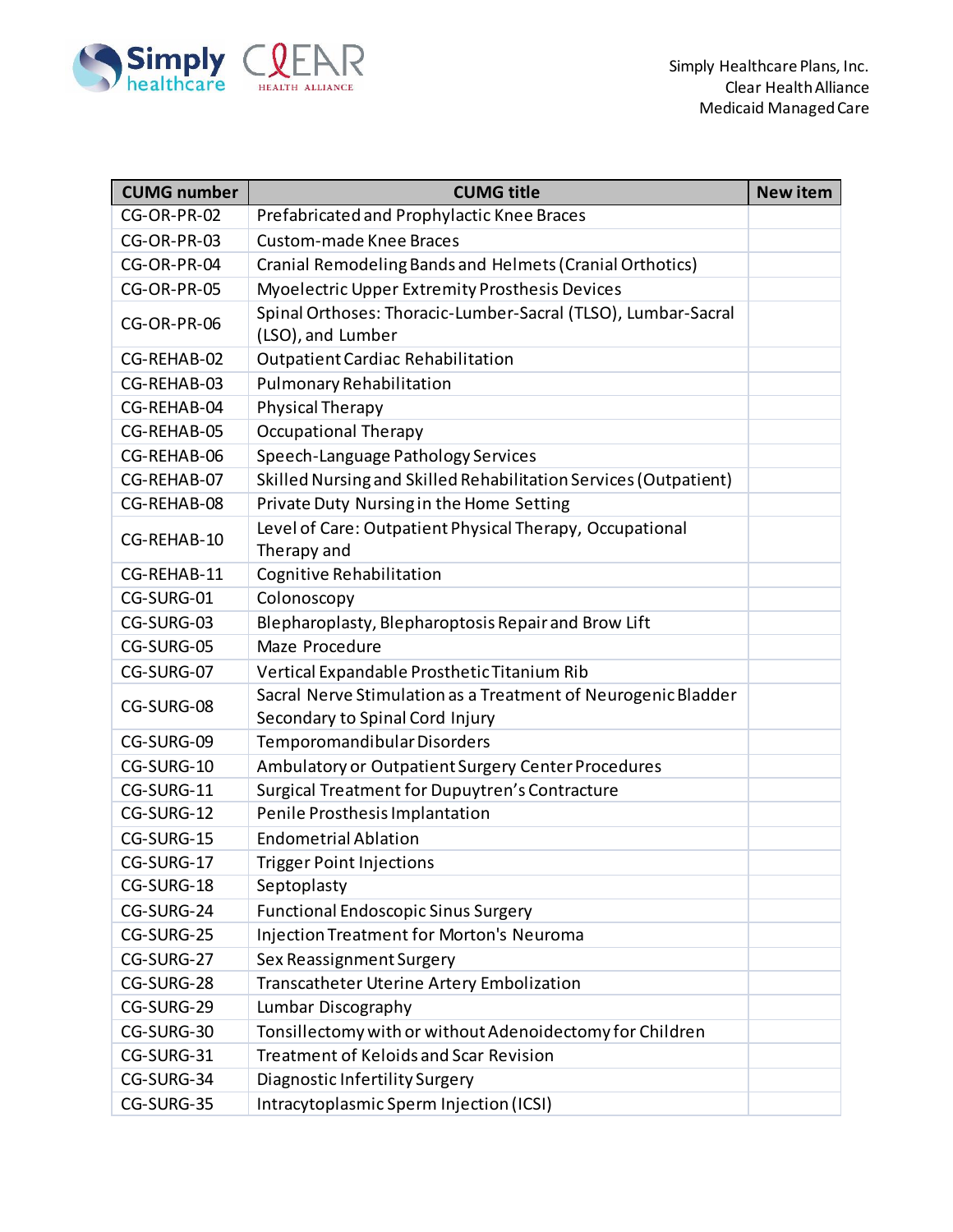

| <b>CUMG number</b> | <b>CUMG title</b>                                                                                                                                           | <b>New item</b> |
|--------------------|-------------------------------------------------------------------------------------------------------------------------------------------------------------|-----------------|
| CG-SURG-36         | Adenoidectomy                                                                                                                                               |                 |
| CG-SURG-37         | Destruction of Pre-Malignant Skin Lesions                                                                                                                   |                 |
| CG-SURG-40         | <b>Cataract Removal Surgery for Adults</b>                                                                                                                  |                 |
| CG-SURG-41         | <b>Surgical Strabismus Correction</b>                                                                                                                       |                 |
| CG-SURG-46         | Myringotomy and Tympanostomy Tube Insertion                                                                                                                 |                 |
| CG-SURG-49         | Endovascular Techniques (Percutaneous or Open Exposure) for<br>Arterial Revascularization of the Lower Extremities                                          |                 |
| CG-SURG-50         | <b>Assistant Surgeons</b>                                                                                                                                   |                 |
| CG-SURG-51         | Outpatient Cystourethroscopy                                                                                                                                |                 |
| CG-SURG-52         | Level of Care: Hospital-Based Ambulatory Surgical Procedures,<br>including Endoscopic Procedures                                                            |                 |
| CG-SURG-55         | Intracardiac Electrophysiological Studies and Catheter Ablation                                                                                             |                 |
| CG-SURG-56         | Diagnostic Fiberoptic Flexible Laryngoscopy                                                                                                                 |                 |
| CG-SURG-57         | Diagnostic Nasal Endoscopy                                                                                                                                  |                 |
| CG-SURG-58         | Radioactive Seed Localization of Nonpalpable Breast Lesions                                                                                                 |                 |
| CG-SURG-59         | Vena Cava Filters                                                                                                                                           |                 |
| CG-SURG-61         | Cryosurgical Ablation of Solid Tumors Outside the Liver                                                                                                     |                 |
| CG-SURG-63         | Cardiac Resynchronization Therapy (CRT) with or without an<br>Implantable Cardioverter Defibrillator (CRT/ICD) for the<br><b>Treatment of Heart Failure</b> |                 |
| CG-SURG-70         | <b>Gastric Electrical Stimulation</b>                                                                                                                       |                 |
| CG-SURG-71         | <b>Reduction Mammaplasty</b>                                                                                                                                |                 |
| CG-SURG-72         | <b>Endothelial Keratoplasty</b>                                                                                                                             |                 |
| CG-SURG-73         | <b>Balloon Sinus Ostial Dilation</b>                                                                                                                        |                 |
| CG-SURG-74         | <b>Total Ankle Replacement</b>                                                                                                                              |                 |
| CG-SURG-75         | Transanal Endoscopic Microsurgical (TEM) Excision of Rectal<br>Lesions                                                                                      |                 |
| CG-SURG-76         | Carotid, Vertebral and Intracranial Artery Stent Placement with<br>or without Angioplasty                                                                   |                 |
| CG-SURG-77         | Refractive Surgery                                                                                                                                          |                 |
| CG-SURG-78         | Locally Ablative Techniques for Treating Primary and<br>Metastatic Liver Malignancies                                                                       |                 |
| CG-SURG-79         | <b>Implantable Infusion Pumps</b>                                                                                                                           |                 |
| CG-SURG-81         | Cochlear Implants and Auditory Brainstem Implants                                                                                                           |                 |
| CG-SURG-82         | Bone-Anchored and Bone Conduction Hearing Aids                                                                                                              |                 |
| CG-SURG-83         | Bariatric Surgery and Other Treatments for Clinically Severe<br>Obesity                                                                                     |                 |
| CG-SURG-84         | Mandibular/Maxillary (Orthognathic) Surgery                                                                                                                 |                 |